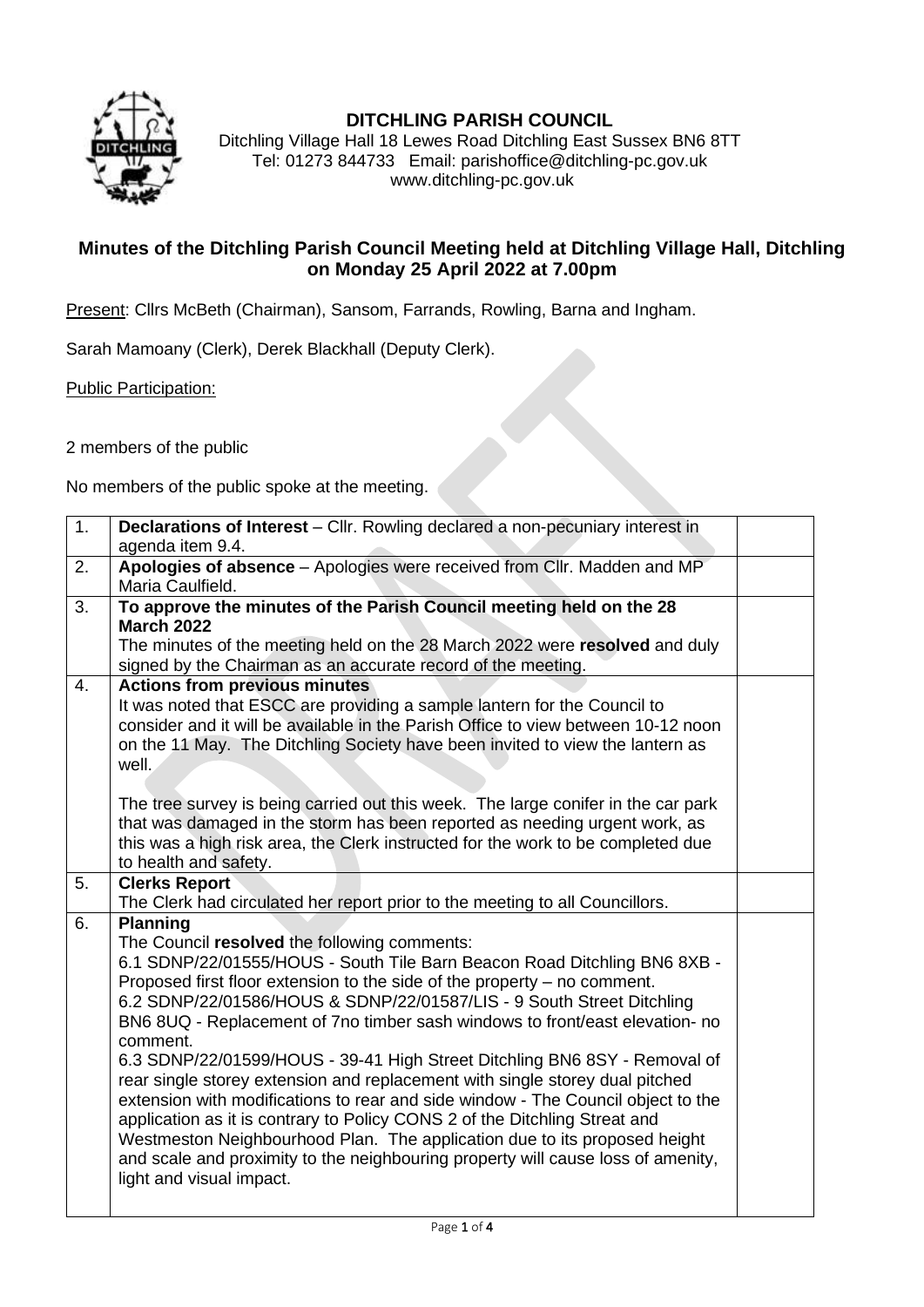|                | 6.4 SDNP/22/01426/TCA -78 East End Lane Ditchling BN6 8UR - single silver            |              |  |  |  |
|----------------|--------------------------------------------------------------------------------------|--------------|--|--|--|
|                | birch tree - reduce and reshape crown by approx $0.8m - no$ comment.                 |              |  |  |  |
|                | 6.5 LW/22/0219 - Unit 1 The Old Grain Store Ditchling Common Industrial Estate       |              |  |  |  |
|                | Folders Lane East Ditchling BN6 8SG - Roller shutter to be reduced in height         |              |  |  |  |
|                | and a new window to be installed in the south elevation at first floor – no          |              |  |  |  |
|                | comment.                                                                             |              |  |  |  |
|                | 6.6. Any other applications received since publication of agenda                     |              |  |  |  |
|                | No applications were received.                                                       |              |  |  |  |
| 7 <sub>1</sub> | <b>Car Park Update</b>                                                               |              |  |  |  |
|                | 7.1 It was reported that the project had created a lot of interest via the Contracts |              |  |  |  |
|                | Finder website notice, although at this stage the Clerk was not aware how many       |              |  |  |  |
|                | completed tenders had been received by Gould Baxter. The recommendation              | Cllr.        |  |  |  |
|                | report will be available w/c 2 May and it was suggested a working party meeting      | Ingham/      |  |  |  |
|                | was arranged to review the documentation in the first instance. This was             | McBeth/      |  |  |  |
|                | arranged for the 9 May at 6pm with Cllr. Ingham, McBeth and Jones attending          | Jones/       |  |  |  |
|                | with the Clerk. Funding streams still have to be confirmed for the final project     | <b>Clerk</b> |  |  |  |
|                | costings.                                                                            |              |  |  |  |
| 8.             | <b>Beacon Parish Traffic Group</b>                                                   |              |  |  |  |
|                | 8.1 Update on traffic consultancy project.                                           |              |  |  |  |
|                | It was reported that the sewer works had been completed and the survey work          |              |  |  |  |
|                | would commence on the 3rd May 2022. The Council resolved the minor                   |              |  |  |  |
|                | amendment to the costs at £3,677.52.                                                 |              |  |  |  |
| 9.             | <b>Finance</b>                                                                       |              |  |  |  |
|                | 9.1 To receive the bank reconciliations The bank reconciliations for the             |              |  |  |  |
|                | 31.03.2022 were circulated and resolved.                                             |              |  |  |  |
|                | 9.2 To approve the schedule of payments for April 2022                               |              |  |  |  |
|                | The schedule of payments was circulated and the payments amounting to                |              |  |  |  |
|                | £10,570.48 were resolved by the Council.                                             |              |  |  |  |
|                | 9.3 To review and approve the fixed asset register 31 March 2022                     |              |  |  |  |
|                | The Council approved the fixed asset register with no amendments and this was        |              |  |  |  |
|                | resolved.                                                                            |              |  |  |  |
|                | 9.4 To consider grant application to the Turner Dumbrell Foundation                  |              |  |  |  |
|                | The Council resolved that they would not submit an application this year.            |              |  |  |  |
| 10.            | <b>Insurance</b>                                                                     |              |  |  |  |
|                | 10.1 To consider insurance quotes                                                    |              |  |  |  |
|                | The Council's insurance expires on the 31 May and the Clerk has not received         |              |  |  |  |
|                | any quotes to date. Due to the next meeting being held on the 30 May it was          |              |  |  |  |
|                | resolved that the Clerk in consultation with the Chairman and Vice Chair would       |              |  |  |  |
|                | agree the renewal so that the cover was in place and would report back at the        |              |  |  |  |
|                | May meeting.                                                                         |              |  |  |  |
|                |                                                                                      |              |  |  |  |
|                | The Clerk had obtained a quote for a desk top survey of the Council's building       |              |  |  |  |
|                | assets in relation to rebuild costs as it has recently been highlighted that these   |              |  |  |  |
|                | costs have increased substantially due to the increases in materials. The cost of    |              |  |  |  |
|                | this was £130, plus VAT and the Council resolved to proceed with this.               |              |  |  |  |
| 11.            | <b>Recreation Ground and Burial Ground</b>                                           |              |  |  |  |
|                | 11.1 To consider quotations for maintenance of football pitch from sports ground     |              |  |  |  |
|                | contractors.                                                                         |              |  |  |  |
|                | Cllr. Sansom and Cllr. Farrands had met with two sports pitch ground                 |              |  |  |  |
|                | contractors and on the basis of the Pitch Maintenance Report had been provided       |              |  |  |  |
|                | with quotes to carry out pre-season and in-season maintenance, including             |              |  |  |  |
|                | sanding, slitting/verti-drain, seeding, fertilizing, line marking and mowing. It was |              |  |  |  |
|                | noted that the mowing was carried out by another contractor and costs could be       |              |  |  |  |
|                | reduced on this basis and the Council resolved to accept the quote from              |              |  |  |  |
|                |                                                                                      |              |  |  |  |
|                | contractor B for the sum of £12,790. The Clerk was also requested to clarify the     |              |  |  |  |
|                | cost of the line marking to see if this could be reduced. The Clerk queried the      |              |  |  |  |
|                | Parish Council paying for the line marking and perhaps it was something the          |              |  |  |  |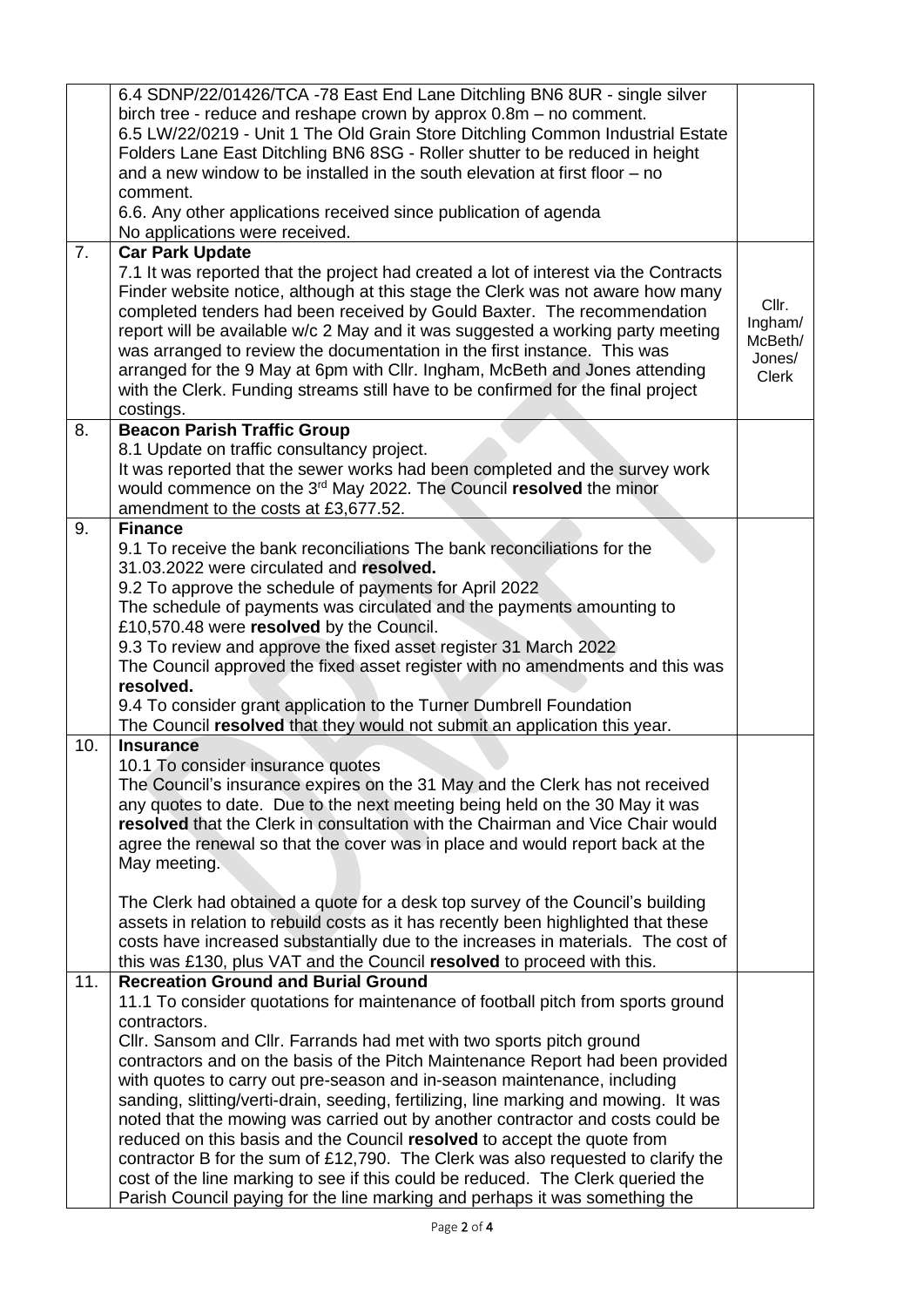|     | clubs who use the facilities should be paying for. The Clerk will so some<br>research on what other Parish Councils charge in relation to football pitch |                |  |  |
|-----|----------------------------------------------------------------------------------------------------------------------------------------------------------|----------------|--|--|
|     | facilities.                                                                                                                                              |                |  |  |
|     | 11.2 To consider use of pitch by clubs for the 2022/23 season.                                                                                           |                |  |  |
|     | CIIr. Sansom advised that Plumpton Athletics Juniors were currently still                                                                                |                |  |  |
|     | interested in using the facilities in addition to Ditchling Football Club. However,                                                                      |                |  |  |
|     | they are looking for assurance from the Council that the pitch will be available                                                                         |                |  |  |
|     | and it was suggested that a meeting is held with the Recreation Ground                                                                                   | Cllr.          |  |  |
|     | Committee members to discuss how we can proceed further with setting up                                                                                  | Sansom         |  |  |
|     | arrangements. It was noted that the Philipson Trust were keen to get youth                                                                               |                |  |  |
|     | football being played on the facilities.                                                                                                                 |                |  |  |
|     | CIIr. Sansom will contact the representative of Plumpton Athletics Juniors to                                                                            |                |  |  |
|     | discuss the matter further and how we can move it forwards.<br>11.3. To sign Deed of Grant requests.                                                     |                |  |  |
|     | The Council resolved the deed of grant purchase for a burial plot.                                                                                       |                |  |  |
|     | 11.4 To consider request for memorial bench/tree                                                                                                         |                |  |  |
|     | The Clerk had received a request for a memorial bench which had been                                                                                     |                |  |  |
|     | approved by the Council in 2017, but never installed. The applicant now wishes                                                                           |                |  |  |
|     | to proceed with the memorial bench and submitted a formal application for a                                                                              |                |  |  |
|     | bench to be located at the bottom of the Garden of Remembrance with a plaque                                                                             | <b>Clerk</b>   |  |  |
|     | and engraving. The Council resolved the application.                                                                                                     |                |  |  |
|     | The Clerk had circulated an email from a resident who wished to plant a tree as                                                                          |                |  |  |
|     | a memorial to a relative. The Council considered this and due to the number of                                                                           |                |  |  |
|     | trees that have recently been planted, suggested that the resident could adopt                                                                           |                |  |  |
|     | one of the new trees that had been planted along the burial ground driveway. If                                                                          | Clerk          |  |  |
|     | they wished to put a plaque they would have to apply to the Council for approval                                                                         |                |  |  |
| 12. | and give details of the plaque and wording.<br>Dame Vera Lynn                                                                                            |                |  |  |
|     | 12.1 To consider memorial to Dame Vera Lynn                                                                                                              |                |  |  |
|     | Due to the fact this has not moved forwards it was suggested that a meeting is                                                                           |                |  |  |
|     | requested with the family to discuss the matter and how it can be moved                                                                                  | Clerk/         |  |  |
|     | forwards. The Clerk will arrange a meeting and Cllr. Barna offered to attend.                                                                            | Cllr.<br>Barna |  |  |
|     | Correspondence was circulated received from the Village Hall Committee to                                                                                |                |  |  |
|     | clarify the position on idea involving the hall which had previously been                                                                                |                |  |  |
|     | discussed.                                                                                                                                               |                |  |  |
| 13. | <b>Street Lighting</b>                                                                                                                                   |                |  |  |
|     | 13.1 To consider costs for repairs to street lighting                                                                                                    |                |  |  |
| 14. | The Clerk was awaiting further information from ESCC.<br><b>Queens Platinum Jubilee</b>                                                                  |                |  |  |
|     | 14.1 Update from working party including event plans, promotion and                                                                                      |                |  |  |
|     | associated costs                                                                                                                                         |                |  |  |
|     | The Deputy Clerk updated the Council on the current event plans and noted that                                                                           |                |  |  |
|     | to date CIIr. Jones who has taken on the role of Chief Steward had not been able                                                                         |                |  |  |
|     | to provide a list of 12 stewards. The event could not proceed if we did not have                                                                         | Cllr.          |  |  |
|     | this number due to health and safety regulations and this had been requested by                                                                          | Rowling        |  |  |
|     | the Turner Dumbrell Foundation as a condition for letting us use the site. Cllr.                                                                         |                |  |  |
|     | Rowling advised she would look at finding volunteers and would liaise with the                                                                           |                |  |  |
|     | Deputy Clerk.                                                                                                                                            |                |  |  |
|     | A site meeting will be arranged once the list of stewards is confirmed to discuss<br>setting up the site etc.                                            | Clerk          |  |  |
| 15. | <b>Correspondence &amp; Consultations</b>                                                                                                                |                |  |  |
|     | 15.1 Update from MP - The Clerk had circulated the update sent by Maria                                                                                  |                |  |  |
|     | Caulfield.                                                                                                                                               |                |  |  |
|     | 15.2 Correspondence from resident regarding pathways on recreation ground                                                                                |                |  |  |
|     | A resident had previously enquired in February 2021 about the possibility of the                                                                         |                |  |  |
|     | Council providing a pathways around the edge of the Recreation Ground to                                                                                 |                |  |  |
|     | improve all year round access to the facilities and they had contacted the                                                                               |                |  |  |